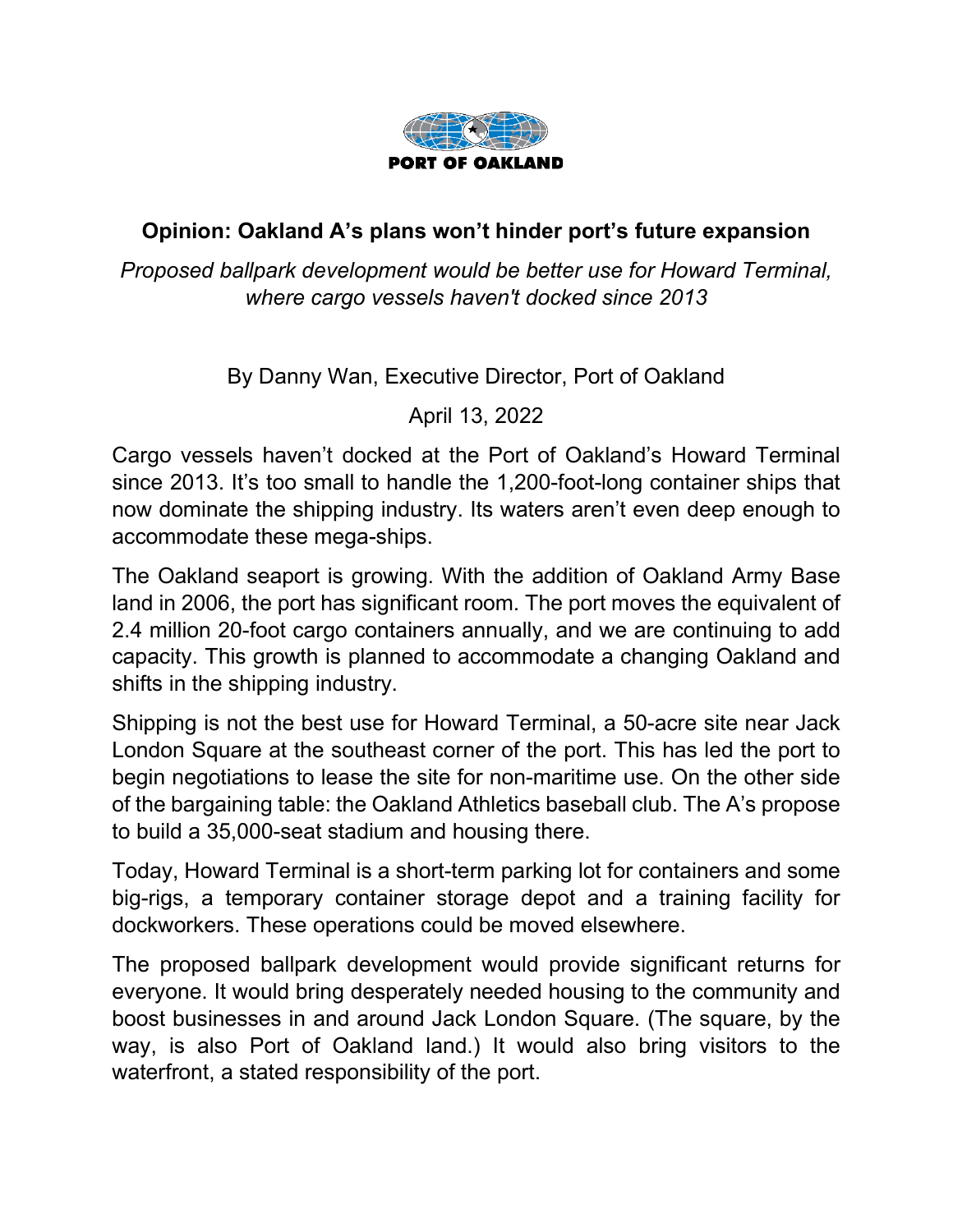The city of Oakland is working on a community benefits package for the A's project that includes affordable housing and open space. The port is committed to strong local hiring and contracting policies. And the city and port are responding with plans to reorder traffic patterns to avoid gridlock.

The port is committed to collaborating with the shipping industry to protect and grow Oakland's maritime sector. The use of Howard Terminal for the Oakland A's ballpark, housing, offices and retail will not hurt the operations or business of our shipping partners.

Seaport growth will not stall with the A's project. We understand the concern, particularly in light of global supply-chain issues. Ports worldwide buckled in 2021 under the weight of explosive trade growth. Critical shipments went undelivered.

Howard Terminal's seaport acreage is not being used for shipping. Using it for a stadium and housing would not alter the port's growth trajectory.

There's a 120-acre marine terminal at the other end of the port property available for added expansion. The port has the capacity to grow from its current 2.4 million annual container volume to 4 million without Howard Terminal. At the current rate of growth, Oakland might not hit that 4 million growth target until 2050.

The port wants to grow responsibly. It is looking at investing in the more effective and efficient use of current capacity at the 1,300-acre footprint of the Oakland seaport.

Toward that goal, the port has undertaken a collaborative planning process involving industry, transportation and other public agencies, the Bay Conservation and Development Commission (BCDC), neighboring communities and the public.

Key planning criteria include investment in quality jobs and workforce, evolving industry needs, environmental and financial sustainability, infrastructure, city-port land-use planning and creation of a zero-emissions port. The proposal for Howard Terminal fits within those parameters.

There's more to be decided before the Howard Terminal plan is finalized. BCDC is scheduled to vote on the proposal in June. The City Council must still give final approval. Then the project goes to the Board of Port